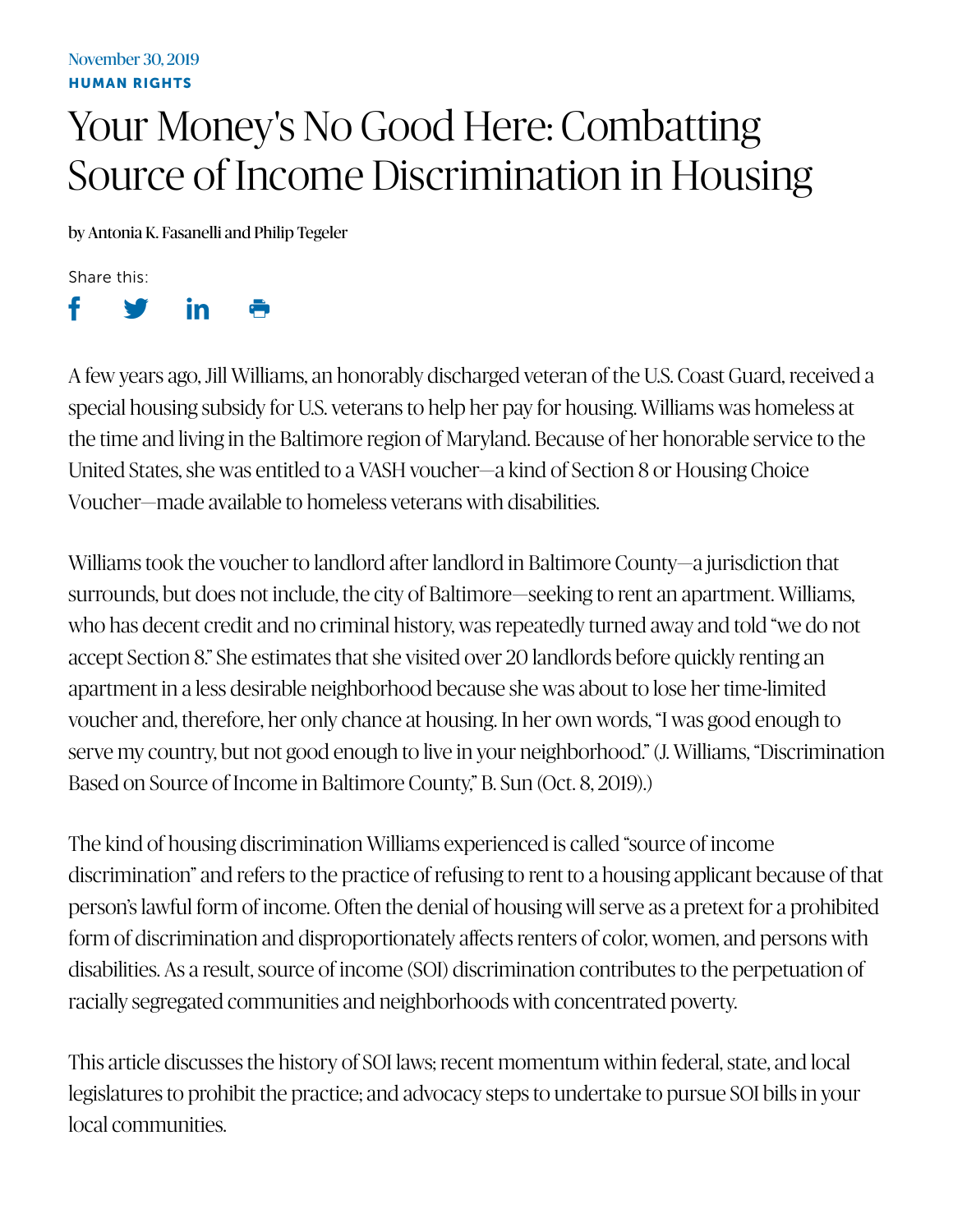

"'Source of income discrimination' refers to the practice of refusing to rent to a housing applicant because of that person's lawful form of income."

## **History**

State and local laws prohibiting SOI discrimination began to appear in the 1970s, steadily spreading across the country, and increasing exponentially beginning in the mid-2000s. (See A. Bell et al., "Prohibiting Discrimination Results," Ctr. on Budget & Policy Priorities (Dec. 20, 2018).) In 2017, the American Bar Association adopted a resolution that "urges federal, state, local, tribal, and territorial governments to enact legislation prohibiting discrimination in housing on the basis of lawful source of income." (American Bar Association, Resolution 119A (Aug. 2017).)

In 2018, Senators Tim Kaine (D-Va.) and Orrin Hatch (R-Utah) introduced federal legislation to add SOI protection to the federal Fair Housing Act. (Fair Housing Improvement Act of 2018, S. 3612, 115th Congress (2018).) Senator Elizabeth Warren (D-Mass.) also included SOI protection in her broader American Housing and Economic Mobility Act, S. 3503 (2018). Today, SOI laws cover 16 states and over 90 local municipalities. The vast majority of these laws protect families with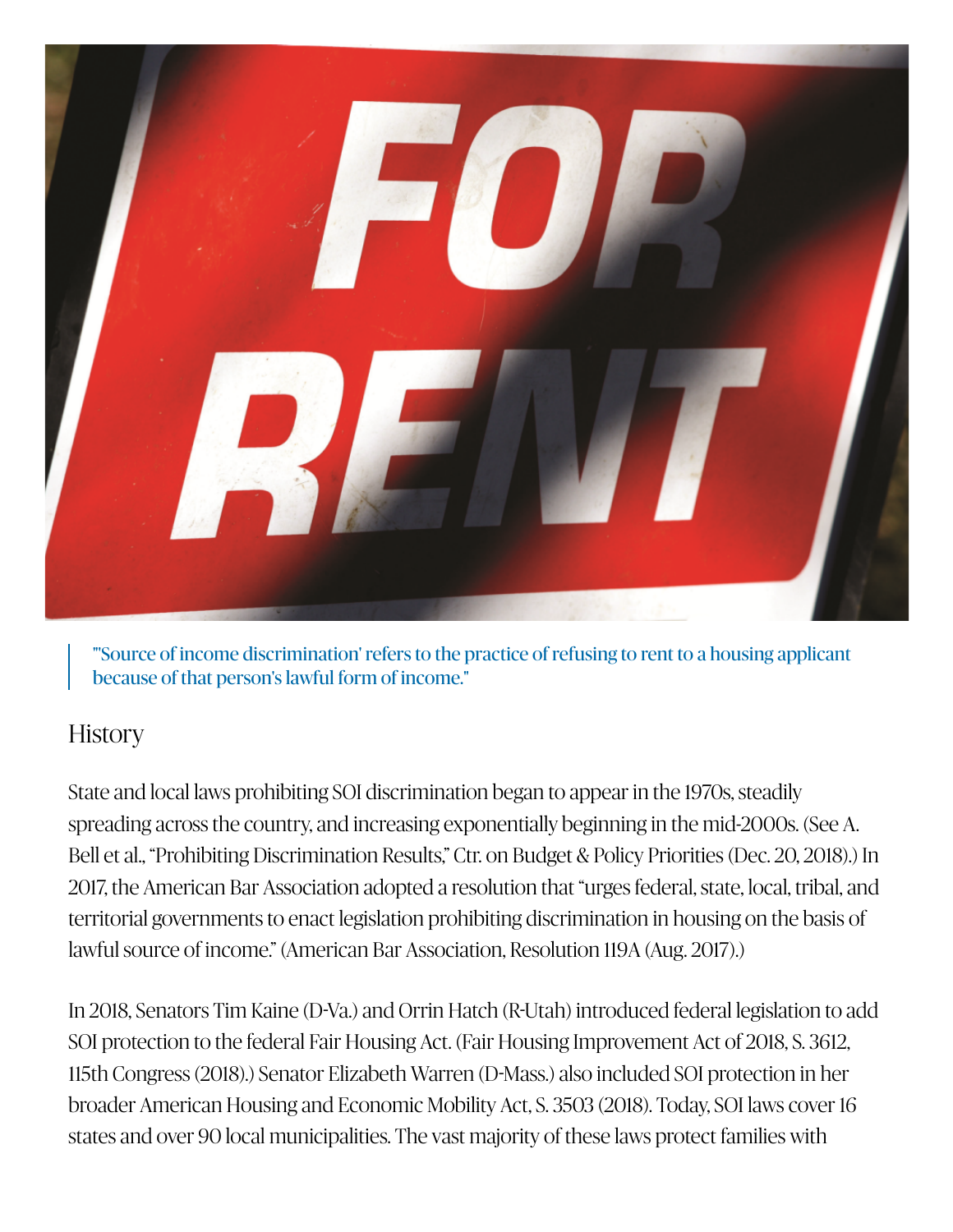Housing Choice Vouchers (HCVs), among other types of lawful income, and we estimate (based on CBPP data) that approximately half of U.S. HCV families live in areas protected by an SOI law.

Past research suggests families with HCVs have greater success using their vouchers, and thereby moving out of homelessness, and housing authorities have higher rates of HCV utilization (using all of the vouchers allocated) in jurisdictions with SOI laws. The latest research from HUD also shows dramatically lower rates of discrimination against HCV families in two areas with strong SOI protections—New Jersey and Washington, D.C. (HUD, "A Pilot Study of Landlord Acceptance of Housing Choice Vouchers," (September 2018).)

One of the most important goals of SOI laws has been to open up higher opportunity and lower poverty neighborhoods to families with HCVs. We know the strong health, educational, and economic benefits for families and children who move from high poverty to low poverty neighborhoods. Today, housing mobility for families with HCVs is widely recognized as an important complement to neighborhood revitalization efforts. Last year, Congress included funding for a "Housing Mobility Demonstration" in the 2019 HUD budget, funding programs to recruit landlords and assist voucher families in finding units in high opportunity areas in up to 12 jurisdictions, similar to programs in Baltimore, Chicago, and Dallas that have collectively helped over 10,000 families move to areas of opportunity. (E. Julian, "Making the Case for Housing Mobility: the CMTO Study in Seattle" (Poverty & Race, May-August 2019).)

SOI laws are one of the key foundations for a successful HCV program, together with strong housing mobility programs and higher voucher rents. (Last year, HUD launched the "Small Area Fair Market Rent" rule, which directs housing authorities in 24 metro areas to raise allowable voucher rents close to the average rent in each zip code, as opposed to the average rent in the region.) Economist Raj Chetty and his team recently completed an experimental study of housing mobility in the Seattle region and demonstrated that, with assistance, a majority of voucher families were able to choose to move to high opportunity communities. (R. Chetty, et al., Creating Moves to Opportunity: Experimental Evidence on Barriers to Neighborhood Choice (Aug. 2019).) Importantly, the study acknowledged that the availability of higher voucher rents and the state's SOI law were key to the success of the program.

## Advocacy Steps

In developing a successful stratey to pass SOI legislation, consider the following: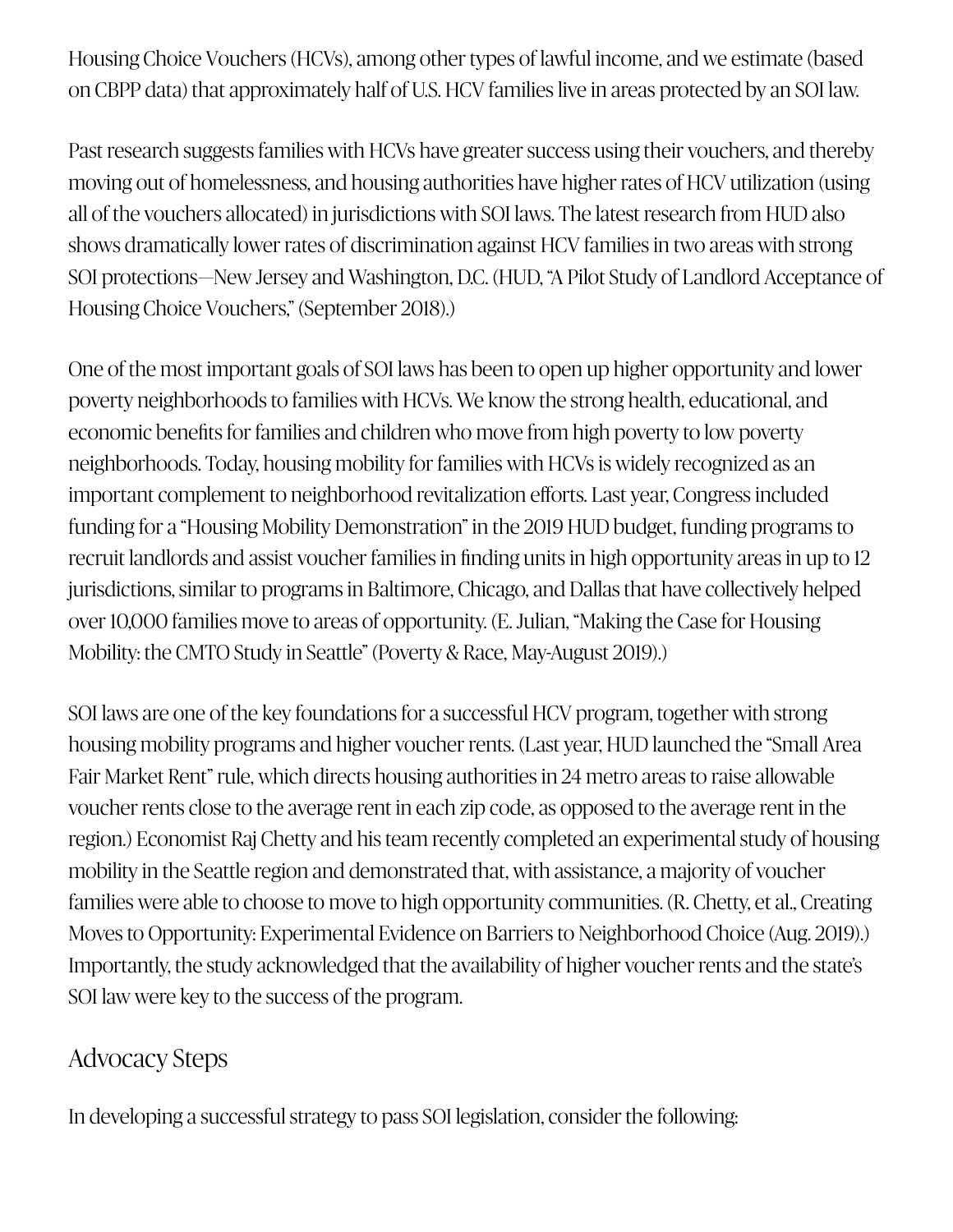- Build a broad coalition led by persons with lived experience. *1*
- Ensure bill language is broad and specific. The ABA 2017 Policy & Report contains the following definition: 1) a lawful profession, occupation, or job; 2) any government or private assistance, grant, loan or rental assistance program, including low-income housing assistance certificates and vouchers issued under the United States Housing Act of 1937; 3) a gift, an inheritance, a pension, an annuity, alimony, child support, or other consideration or benefit; or 4) the sale or pledge of property or an interest 5) in property. *2*
- Include strong enforcement provisions. *3*
- Understand the perception of the local housing agencies that administer vouchers and attempt to address any challenges. *4*
- Reinforce voucher program policies. *5*
	- Landlords can use their regular (lawful) screening criteria and charge security deposits and regular rents.
	- Rent payments are reliable and the HCV payment is "recession proof."

(*See* Alison Bell, Center on Budget and Policy Priorities, American Bar Association Webinar, "Your Money's No Good Here" (Dec. 2018) available here.

*The authors would like to acknowledge the valuable input by Jill Williams, veteran of the U.S. Coast Guard and board member of the Homeless Persons Representation Project.* o Good Here" (Dec. 2018) available [here](http://www.prrac.org/pdf/AppendixB.pdf)<br>s would like to acknowledge the valuab<br>board member of the Homeless Person.<br>**Fasanelli** is executive director of the H<br>eler is executive director of the Poverty<br>intains an up-to-date

Antonia K. Fasanelli is executive director of the Homeless Persons Representation Project.

Philip Tegeler is executive director of the Poverty Race and Research Action Council (PRRAC).

PRRAC maintains an up-to-date listing of all source of income discrimination laws in the United States. See here.